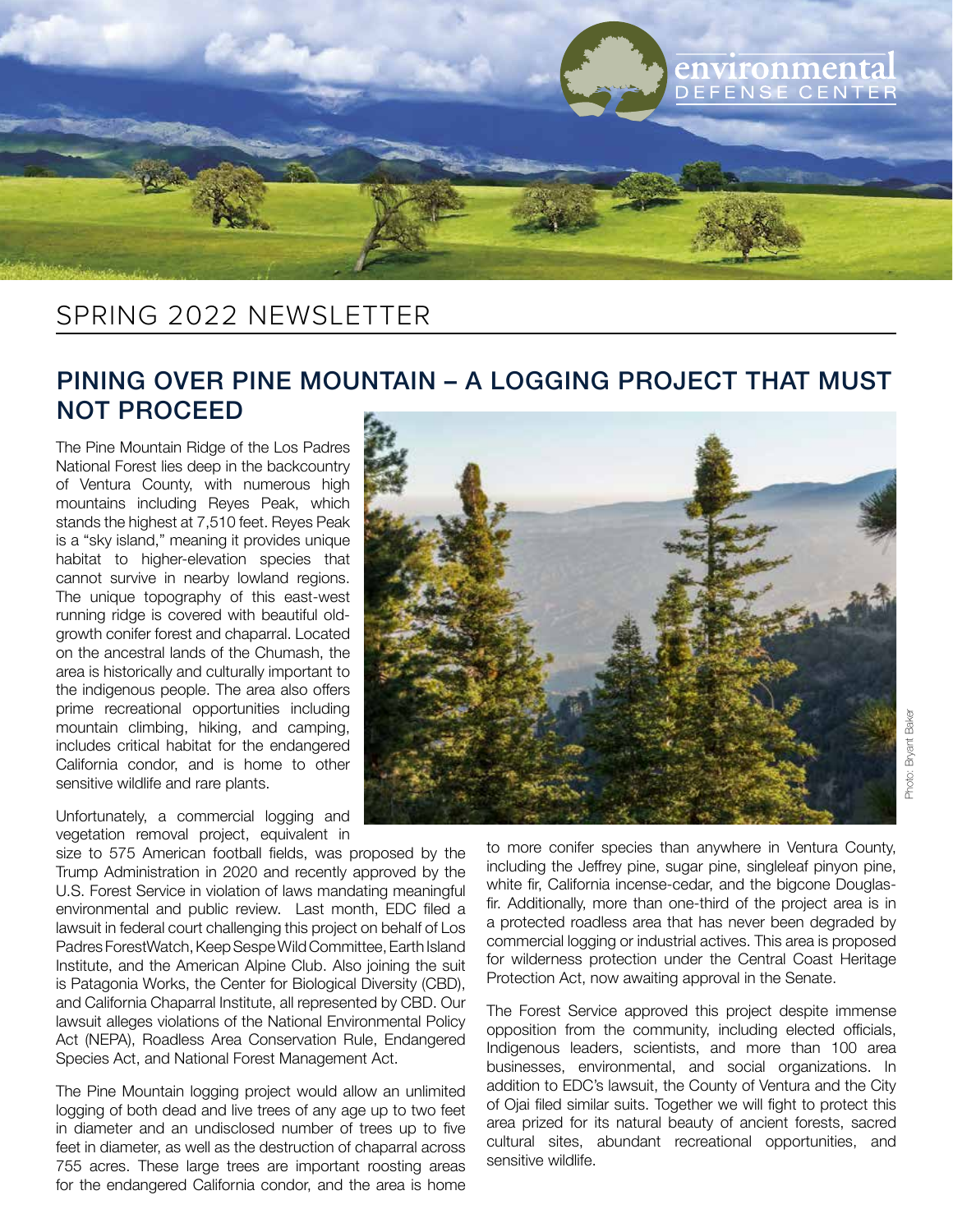# **EDC CELEBRATES 45 YEARS OF VICTORIES**

EDC Formed to Protect Local Environment Created as a response to the 1969 Santa Barbara Oil Spill by Marc McGinnes, Selma Rubin, and so many others

#### Hammonds Meadow Protected Successful lawsuit protected the Meadow and public access trail to the beach.



defended ballot measure requiring voter approval of new oil and gas developments outside established, consolidated sites in SB County

### Wilcox (Douglas Family Preserve) Property Saved EDC helped fight development and negotiate sale of

#### California Coastal Sanctuary Act

EDC helped craft and sponsor bill prohibiting any new oil and gas leases in State waters

#### Weldon Canyon Landfill Denied

199

Legally blocked ballot measure that would have permitted construction of massive Weldon Canyon landfill in Ojai

#### Defeated 3 Dirty Oil and Gas Projects in Cat Canyon

Stopped three projects that would have more than tripled Santa Barbara County's onshore oil development, one of largest environmental justice threats with risks to community health and drinking water aquifers

Protected Point **Conception** Defeated liquefied gas terminal proposed at the Western Gate for indigenous peoples

Victory for Burton Mesa More than 5,000 acres of Burton Mesa Chaparral permanently preserved

This year, the Environmental Defense Center is celebrating our 45th Anniversary. Over the past four decades, we have had many different faces serve on our dedicated staff and board of directors, but our mission and our winning track record remain constant. EDC has represented more than 130 nonprofit clients across San Luis Obispo, Santa Barbara, and Ventura Counties, providing free and low-cost legal services to help protect agricultural land and open space for all, to defend our climate and community health by transitioning from dirty fossil fuels to clean renewable energy, and to preserve our clean water and habitats for the many species with which we share this unique stretch of the coast. As this timeline shows, EDC is here for the long-haul. Once we take on a case, we are committed to seeing it through to a victory for our coast and our communities.

1977

1982

## 1991

1994







### Stopped ExxonMobil's' Dangerous Trucking Proposal Stopped ExxonMobil from

restarting 3 offshore oil platforms and trucking oil along hazardous California highways for up to seven years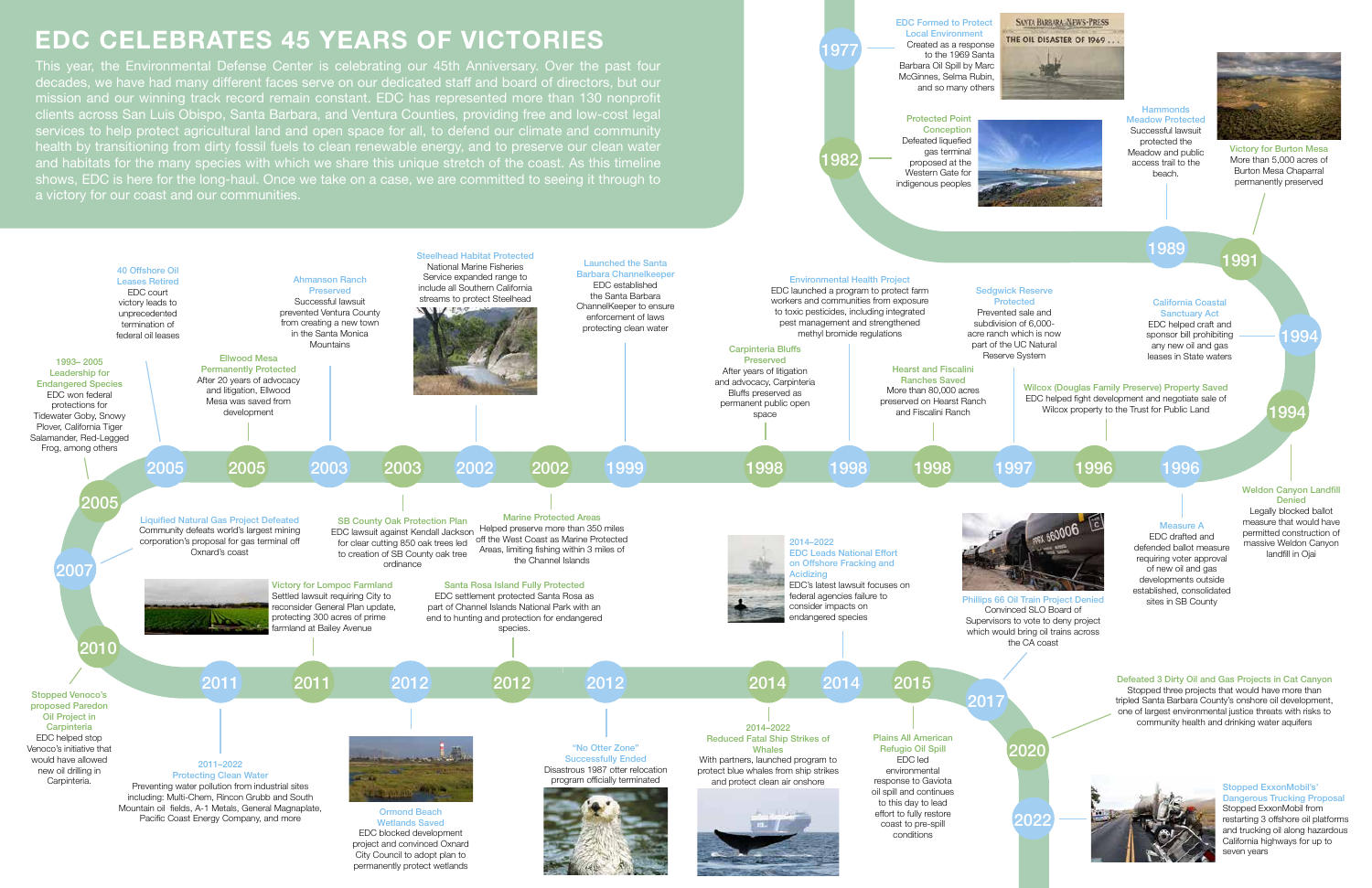EDC has always prioritized the protection of endangered Southern California steelhead, a keystone species which used to number in the tens of thousands across our region. Twitchell Dam, located east of Santa Maria on the Cuyama River, is a major problem, preventing steelhead from reaching their historic breeding grounds. In 2019, on behalf of Los Padres ForestWatch and in partnership with San Luis Obispo Coastkeeper, EDC filed a lawsuit in federal court alleging that the Dam's operators, the Santa Maria Valley Water Conservation District and Bureau of Reclamation, are violating the Endangered Species Act (ESA) by limiting the quantity and timing of flows in the Santa Maria River to levels that harm the steelhead population. In April, EDC attorneys had their day in the Ninth Circuit Court of Appeals, arguing that the agencies must comply with the ESA and adjust their water releases to protect steelhead. Now, we await the justices' decision.



Photo: Mark Holmgren



EDC's Watershed Program works to safeguard local water resources with sufficient creek-side buffers to provide habitat and filter pollution from stormwater runoff, a direct benefit to our community's water supply. Cleaner creeks enhance fish, wildlife, and natural ecosystems, and result in a positive impact on human health and enjoyment of the environment, providing safe access to upstream as well as coastal waters. Recently, EDC's Watershed Program Director, Brian Trautwein, and our Watershed Program Intern, Natalie Blackwelder, surveyed the Mission Creek Watershed - including Mission Canyon and Rattlesnake Canyon, and Lower Mission Creek - to identify watershed health problems and associated fire hazards. The survey resulted in a detailed report documenting problems at 31 locations with recommendations to enhance watershed health and reduce fire hazards, including replacing flammable invasive nonnative vegetation such as eucalyptus trees and Arundo with native riparian and oak woodland species. The report will be provided to the County Fire Department, and to City, County, and State agencies.

The City of Lompoc receives wastewater from homes, businesses, schools, and industrial processes from the City of Lompoc, Vandenberg Village, and Vandenberg Space Force Base which is then processed at the Wastewater Reclamation Plant to remove pollutants. The treated water is then released into the Santa Ynez River via San Miguelito Creek. Unfortunately, the City is in violation of its Clean Water Act discharge permit, with its own reports showing chronic toxic discharge repeatedly for more than 10 years. These discharges from the Plant impact downstream water quality and the health of the Santa Ynez River ecosystem, which is important to snowy plovers and other shorebirds, along with endangered steelhead that travel through the River

estuary to the ocean and back upstream to spawning grounds as part of their lifecycle. EDC filed a lawsuit against the City in 2021 for violations of the Clean Water Act. In April a federal judge issued a preliminary ruling finding the City to be in violation of its permit; a full trial to assess penalties is scheduled for February 2023.



Nonnative plants, including palm trees, eucalyptus trees, pine trees, and acacia trees can increase fire hazards and reduce the health of Mission Creek's riparian habitat. Photo: Natalie Blackwelder.



In March, EDC and our clients, Get Oil Out! and SBCAN, celebrated Santa Barbara County's denial of ExxonMobil's dangerous proposal to restart three offshore oil platforms in the Santa Barbara Channel and send nearly 70 oil-filled tanker trucks per day on our coastal and inland highways. EDC worked diligently since 2015 alongside our clients and our partners to ensure the County's denial, which was based on the significant harms to biological, water, and cultural resources in the event of a spill, as well as other threats to community health and public safety. In considering their decision, the County relied on EDC's data on tanker truck accidents, which demonstrate the risks of spills, deaths, injuries, and fires. This was a huge win in the fight to protect our climate, public safety, and our land and watersheds, and we are thankful to everyone in the community who spoke up against this project.

EDC has a long history working to protect and restore streams for the benefit of native habitats, wildlife, clean water, and the public's use and enjoyment. Heritage Ridge is a large development proposed for 332 rental units, 104 of which would be much-needed affordable housing, next to Los Carneros Creek in Goleta. EDC and our clients (The Goodland Coalition, Citizens Planning Association, Sierra Club Los Padres Chapter, Urban Creeks Council, and Audubon Society) have been working to ensure the project will meet the City's requirement for developers to protect our creeks with a minimum 100-foot buffer. EDC is working closely with our experts and the developer to ensure this project gets approved while providing the required creek buffer, protection for sensitive habitat, and minimization of impacts to the important wildlife corridor. EDC is participating in hearings before the Goleta Planning Commission and City Council, and expects a final decision by the City Council later this spring.

### **EXXONMOBIL DENIED**

## **PROTECTING LOS CARNEROS CREEK & HABITAT**

## **THOSE DAM EFFECTS ON ENDANGERED STEELHEAD**

### **CLEAN WATER FOR LOMPOC**

## **WATERSHED HEALTH AND FIRE HAZARDS**

Tanker crash in the Cuyama River. Photo by Santa Barbara County Fire Department.

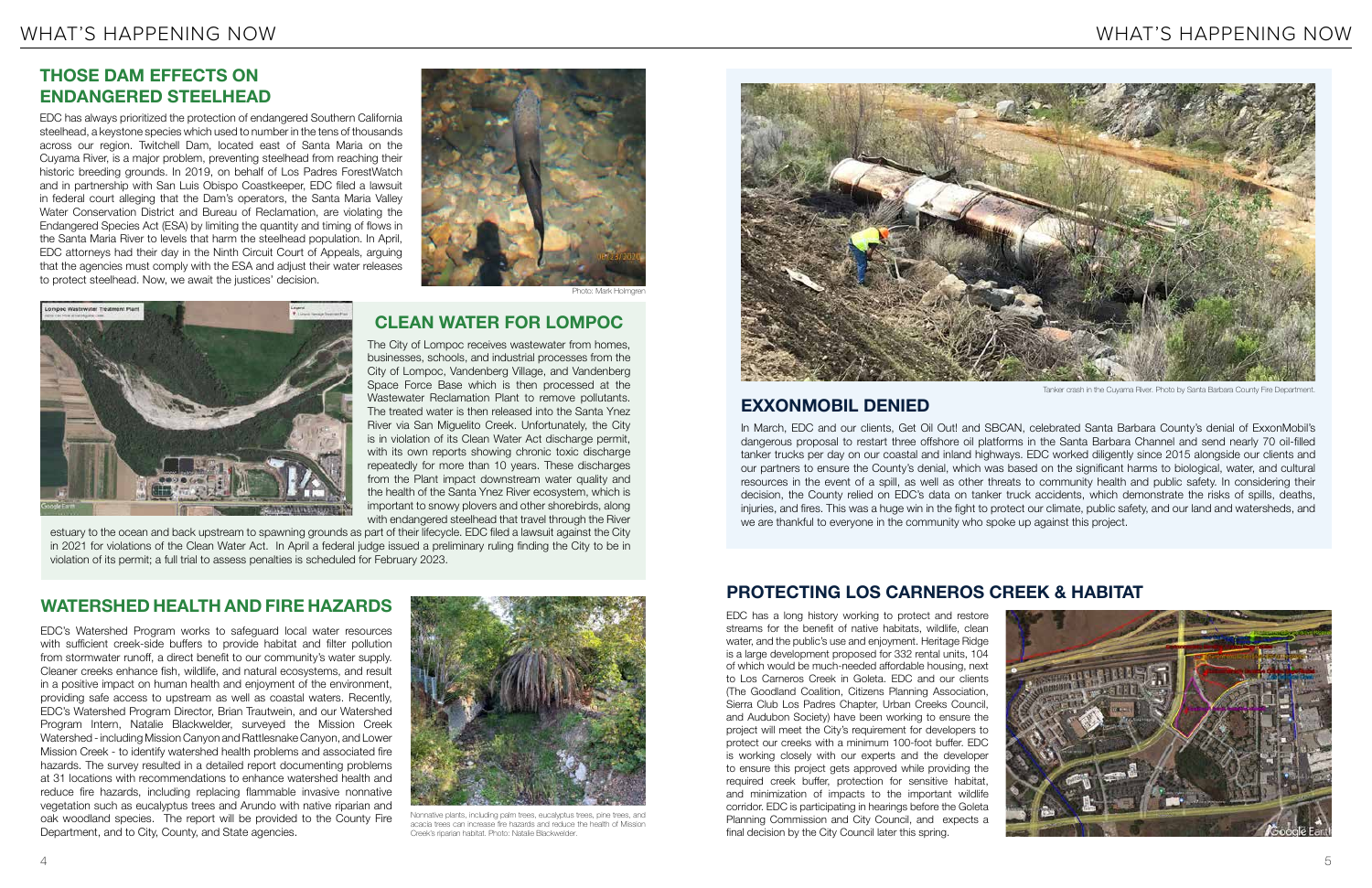EDC is grateful for the hard work of two law clerks who joined our legal team this past quarter: Emily Luster and Madeline Flynn. Emily is in her second year at the University of Michigan Law where she serves as the Communications Chair for the Environmental Law Society and Admissions Outreach Chair for the Black Law Students Association. She spent last summer interning with the EPA's Region 2 Superfund Branch. Among other work, Emily conducted research to help EDC compel the Fish & Wildlife Service to disclose documents related to its proposed General Conservation Plan for oil and gas activities. Madeline is a second-year student at Vanderbilt University Law School and previously interned with the Environmental Protection Information Center (EPIC) and the Southern Environmental Law Center (SELC). She has a special interest in the intersection of environmental law and sustainable agriculture., and while at EDC she worked on legal research supporting our lawsuit to protect Pine Mountain from massive logging.

SILENT AUCTION + LIVE AUCTION + ENVIRONMENTAL HERO AWARE Visit www.EnvironmentalDefenseCenter.org/GB for tickets and more EnvironmentalDefenseCenter.org/GB information.

We hope you won't need to use it for many years to come, but it is never too early to create a will or estate plan. Whether you are 18 or 80, having a will can give you peace of mind that your wishes and loved ones are protected after you are gone. Additionally, by making a planned gift you can support EDC and help protect our climate and local environment for generations to come. It's an important way to ensure EDC can continue our critical work and allows you to create a lasting legacy. Many types of planned gifts also provide tax benefits to donors during their lifetime. Contact our Development Director, Jessica Dias at jdias@EnvironmentalDefenseCenter.org if you would like more information on how to get started.

EDC's annual fundraiser, Green & Blue, is one of the Central Coast's "must attend" events and this year, it is back in person! We are excited to come together again at the Stow House to raise critical funds to support EDC's work protecting our climate, local environment, and public health. Please join us on June 5th to celebrate EDC's 45 years of work and to honor our Environmental Heroes, Violet Sage Walker and her father, the late Fred Collins, of the Northern Chumash Tribal Council. Violet and Fred have long been dedicated to the protection of coastal resources, in part through their nomination of the proposed Chumash Heritage National Marine Sanctuary, of which EDC has long been an advocate. Green & Blue will feature delicious food by Catering Connection, beverages from The Ojai Vineyard and Rincon Brewery, and the most exciting live and silent auctions you will find anywhere.



Considering the urgency of climate change and what it means for loss in biodiversity, EDC continues our work to advance renewable energy while protecting marine species and the places they rely on to feed, migrate, and nest. The largest offshore wind proposal in our region, near Morro Bay and Cambria, could provide enough responsible renewable energy to power over one million homes. This location is more than 20 miles offshore, which helps to reduce the impacts to many marine species with "nearshore affinity," such as brown pelicans and gray whales, and reduces conflicts with other ocean users. Two smaller projects have been proposed in waters very close to shore, just north of Pt. Conception. EDC has voiced major concerns about the siting of these projects because of their overlap with important feeding and migratory areas, and their proximity to marine protected areas. While EDC supports responsible offshore wind and we are optimistic that it can be done right, that is heavily dependent on where wind turbines end up. Not all projects are equal, and EDC will continue to ensure only responsible wind energy advances off our coast.

> In April, EDC Board and staff held a celebration to recognize Brian Trautwein, our Senior Analyst/Watershed Program Director, for 25 years of work at EDC. Brian's expertise, dedication, and passion have had a profound effect on the health of our creeks and watersheds, our wildlife, and public access. Brian embodies what EDC is about, educating community members while surveying and cleaning up the watersheds, advocating for policies at the local and state level, and using his endless knowledge to bring critical on the ground evidence to help our attorneys win cases. Brian has played a significant role in helping EDC achieve many victories, including preventing a dirty power plant on the beach of Oxnard, defeating three oil projects in Santa Barbara County that would have more than tripled onshore production, and helping the City of Goleta develop creek and watershed policies that are being used as a model for other cities throughout California.

Since 2017, EDC has been working on behalf of our clients SBCAN and Sierra Club Los Padres Chapter to ensure a mis-named "General Conservation Plan for Oil and Gas Activities" does not get approved. Having nothing to do with conservation, this U.S. Fish & Wildlife Service plan would streamline the "take" permits for projects that would harm or kill threatened and endangered species that inhabit Santa Barbara County's Cat Canyon region, including the California red-legged frog, the California tiger salamander, and the Lompoc yerba santa. The Plan would allow permanent destruction of nearly 1060 acres of habitat collectively for these three species, and would allow oil companies to kill protected frogs and salamanders. After all three oil projects in the Cat Canyon area were withdrawn in 2020, EDC asked the Service to withdraw the Plan. Now, we await the release of the final Plan and Environmental Assessment and will continue to prepare for legal action, if necessary, to ensure protection of these species and their habitat.





### **OFFSHORE WIND AND THE IMPORTANCE OF "WHERE"**

## **CELEBRATING BRIAN TRAUTWEIN'S 25 YEARS AT EDC**

## **GENERAL CONSERVATION PLAN?**



EDC's Kristen Hislop and Jessie Altstatt of Santa Barbara Audubon have been working to advance properly sited offshore wind projects.





Emily Luster **Madeline Flynn** 



## **GRATEFUL FOR LAW CLERKS**

## **GREEN & BLUE IS BACK**

## **IT'S NEVER TOO EARLY TO JOIN OUR LEGACY SOCIETY**